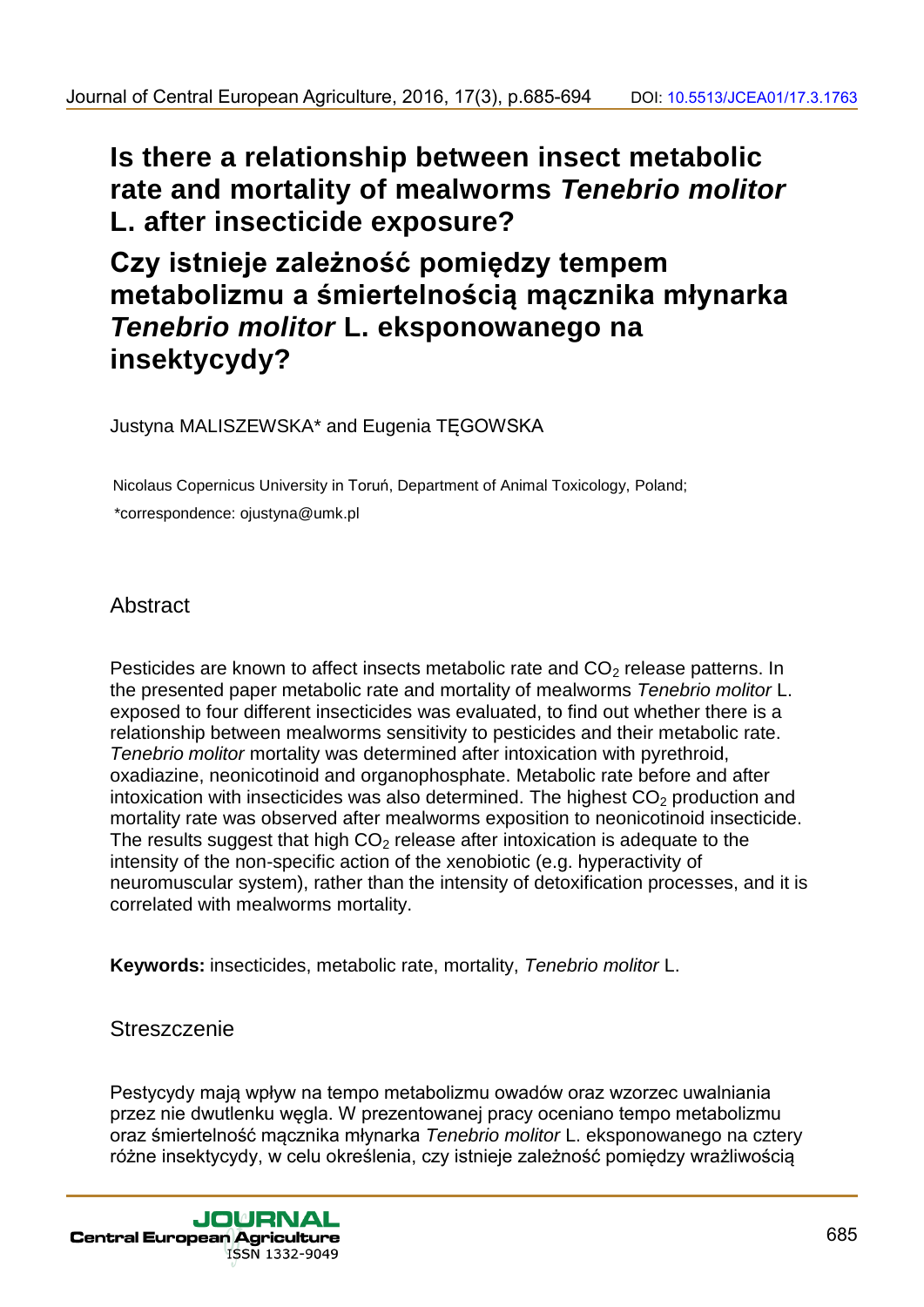mączników na pestycydy a ich tempem metabolizmu. Śmiertelność dorosłych osobników mącznika młynarka oceniano po intoksykacji insektycydami z grupy pyretroidów, oksadiazyn, neonikotynoidów oraz fosforoorganicznych. Dodatkowo, badano tempo metabolizmu mączników przed oraz po intoksykacji insektycydami. Najwyższa produkcja CO<sub>2</sub> oraz śmiertelność została odnotowana u mączników eksponowanych na insektycyd neonikotynowy. Uzyskane wyniki wskazują, że wysoki poziom produkcji i uwalniania  $CO<sub>2</sub>$  po intoksykacji jest adekwatny do intensywności niespecyficznego działania ksenobiotyku (np. wysokiej aktywności układu nerwowego i mięśniowego owada), natomiast w mniejszym stopniu jest adekwatny do intensywności procesów detoksykacyjnych, oraz jest powiązany z śmiertelnością mącznika młynarka.

**Słowa kluczowe:** insektycydy, śmiertelność, tempo metabolizmu, *Tenebrio molitor*

## Streszczenie szczegółowe

Zadziałanie ksenobiotykiem wiąże się z wydatkiem energetycznym organizmu wykorzystanym na walkę z zatruciem. Po intoksykacji, owady muszą wydatkować dodatkową energię na procesy detoksykacyjne, w związku z czym zmniejszone zostają zasoby energetyczne na inne procesy życiowe, takie jak wzrost i reprodukcja.

Celem badań było określenie czy wrażliwość owadów na insektycyd jest powiązana z ich poekspozycyjnym tempem metabolizmu.

Doświadczenia przeprowadzono na dorosłych osobnikach mącznika młynarka, które eksponowane były na insektycydy o różnym mechanizmie działania owadobójczego. Zastosowano preparaty z grupy: pyretroidów (Bulldock 025 EC), oksadiazyn (Steward 30 WG), neonikotynoidów (Mospilan 20 SP) oraz fosforoorganicznych (Actellic 500 EC). Po ekspozycji na insektycydy oceniano śmiertelność oraz tempo metabolizmu badanych mączników. Śmiertelność obserwowano w 25 °C przez trzy doby. Produkcję CO<sub>2</sub> mączników badano przy użyciu respirometrii z otwartym przepływem powietrza, z wykorzystaniem analizatora  $CO<sub>2</sub>$  (Qubit Systems Inc., Kanada). Uzyskane wyniki opracowano statystycznie za pomocą programu SPSS z wykorzystaniem analizy kowariancji oraz testu Bonferroniego dla wielokrotnych porównań (tempo metabolizmu) oraz analizy wariancji i post hoc testu Tukeya (analiza śmiertelności).

Produkcja dwutlenku węgla u mączników eksponowanych na insektycydy istotnie wzrosła w porównaniu do grupy kontrolnej. Najsilniejszy efekt odnotowano po aplikacji insektycydu neonikotynowego (ponad 10-krotnie wyższe tempo metabolizmu niż w grupie kontrolnej) oraz pyretroidu (ponad 2-krotnie wyższe tempo metabolizmu niż w grupie kontrolnej). Śmiertelność badanych owadów była najwyższa po ekspozycji na insektycyd neonikotynowy (69,4±13,2% po 3 dobach) oraz insektycyd fosforoorganiczny (60,6±3,7% po 3 dobach).

Uzyskane wyniki wskazują na istnienie zależności pomiędzy wrażliwością mącznika młynarka na insektycydy, jego śmiertelnością a produkcją dwutlenku węgla. Wysoki poziom tempa metabolizmu nie jest jednak, w naszej opinii, wynikiem jedynie siły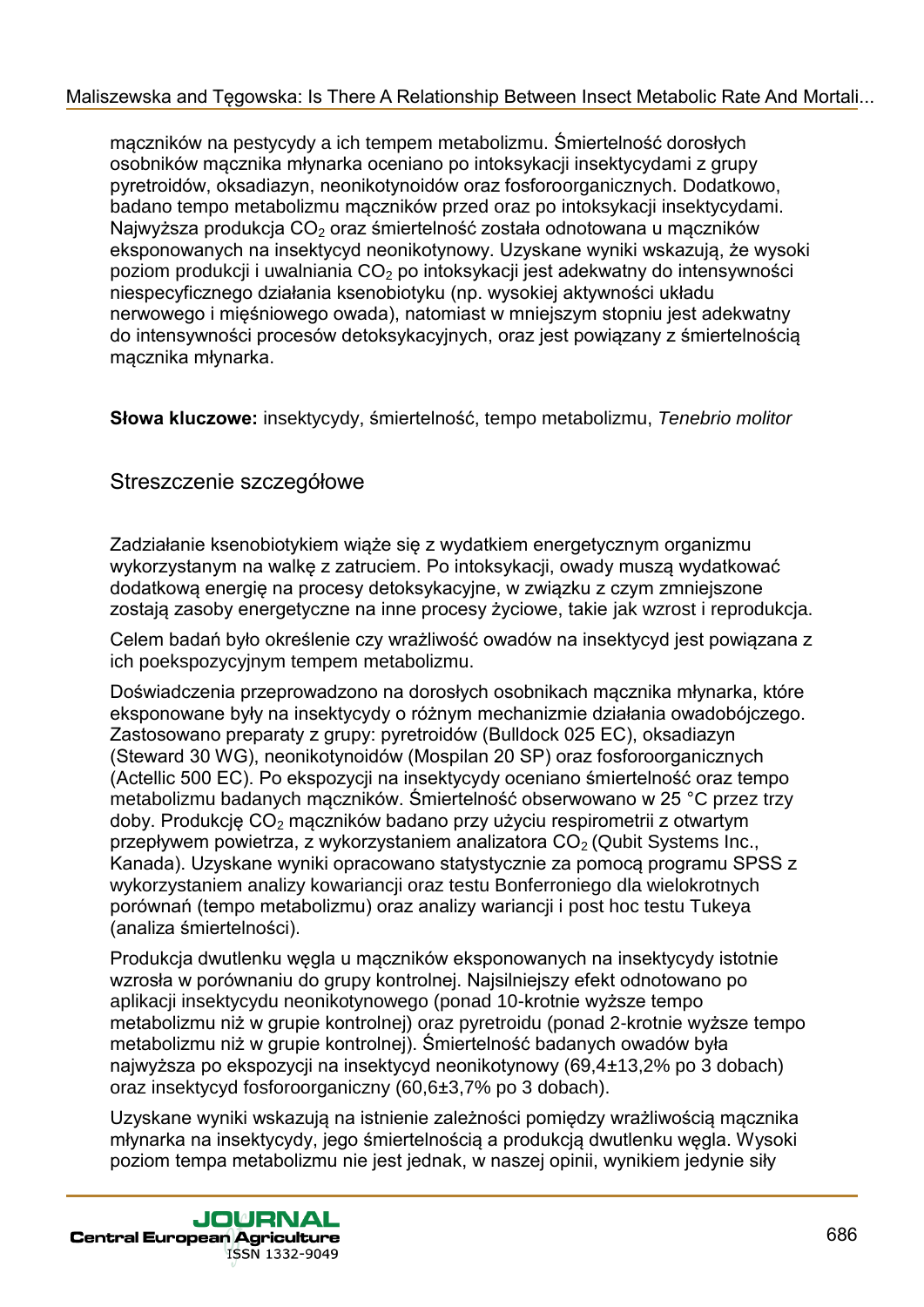procesów detoksykacyjnych. Jest on raczej odzwierciedleniem niespecyficznego działania ksenobiotyku, które objawiają się drgawkami, zaburzeniami behawioralnymi i konwulsjami, prowadzącymi do paraliżu. Powoduje to zużycie dużych ilości energii, które nie są przeznaczone np. na procesy detoksykacyjne, i w konsekwencji prowadzi do śmierci owada.

## Introduction

Intoxication with a toxin is associated with organism's energy expenditure allocated to cope with poisoning. The theory of energetic trade-offs states that energetic budget of every organism is limited, which means that the energy available must be distributed in a way that maximize the organism's fitness (Maryański et al., 2002). This means that when intoxicated insect must expend additional energy for detoxification processes and then resources for fitness-related traits, such as reproduction or growth, are reduced (Spurgeon and Hopkin, 1996).

One of the method for having insight into energy budget of organisms under stressful conditions is respiration rate measurements. A general prediction is that metabolic rate should increase with increasing intoxication. Actually a significant increase in respiration rate of ground beetle *Pterostichus oblongopunctatus* (Fabricius, 1787) collected from metal polluted areas was observed (Bednarska and Stachowicz, 2013). This toxic effect seem to be long-lasting since the confused flour beetle was reported to have higher initial metabolic rate when originating from copper-exposed populations, even in the absence of heavy metal. This resulted in lower fecundity and shorter lifespan of these insects (Lukasik and Laskowski, 2007). Also after pesticide exposure such relationship was strongly implied (Karise and Mänd, 2015). However, not all published results was obtained by direct measurement of  $CO<sub>2</sub>$  production or  $O<sub>2</sub>$  consumption, basing only on changing in respiratory patterns as a measure of intensity of poisoning. Moreover, there is no general experimental protocol and experimental methods differ within published results, e.g. "closed system" metabolic chambers in *Blattella germanica* L. (Hostetler et al., 1994); calorimetry in *Pieris brassicae* L. (Harak et al., 1999); flow-through respirometry in *Amblyomma americanum* L. (Zheng et al., 2013), which makes it difficult to compare results.

Recently a general tendency was demonstrated showing that a high specific maintenance rate correlates with species sensitivity to toxicants. The most sensitive species to chemical pesticides had before exposition the highest metabolic rates (Baas and Kooijman, 2015). Piechowicz (2006) reported in his experiments on several insect species exposed to insecticides, that after poisoning, with an increase in insects metabolic rate, their survival decrease. Here, metabolic rate and mortality of mealworms exposed to four different insecticides was evaluated, to find out whether there is a relationship between mealworms sensitivity to pesticides and their after-exposure metabolic rate.

## Materials and methods

Experiments were performed on adult individuals of mealworm *Tenebrio molitor* L., both sexes. Insects were kept at plastic containers (32×20×20 cm) filled with flour,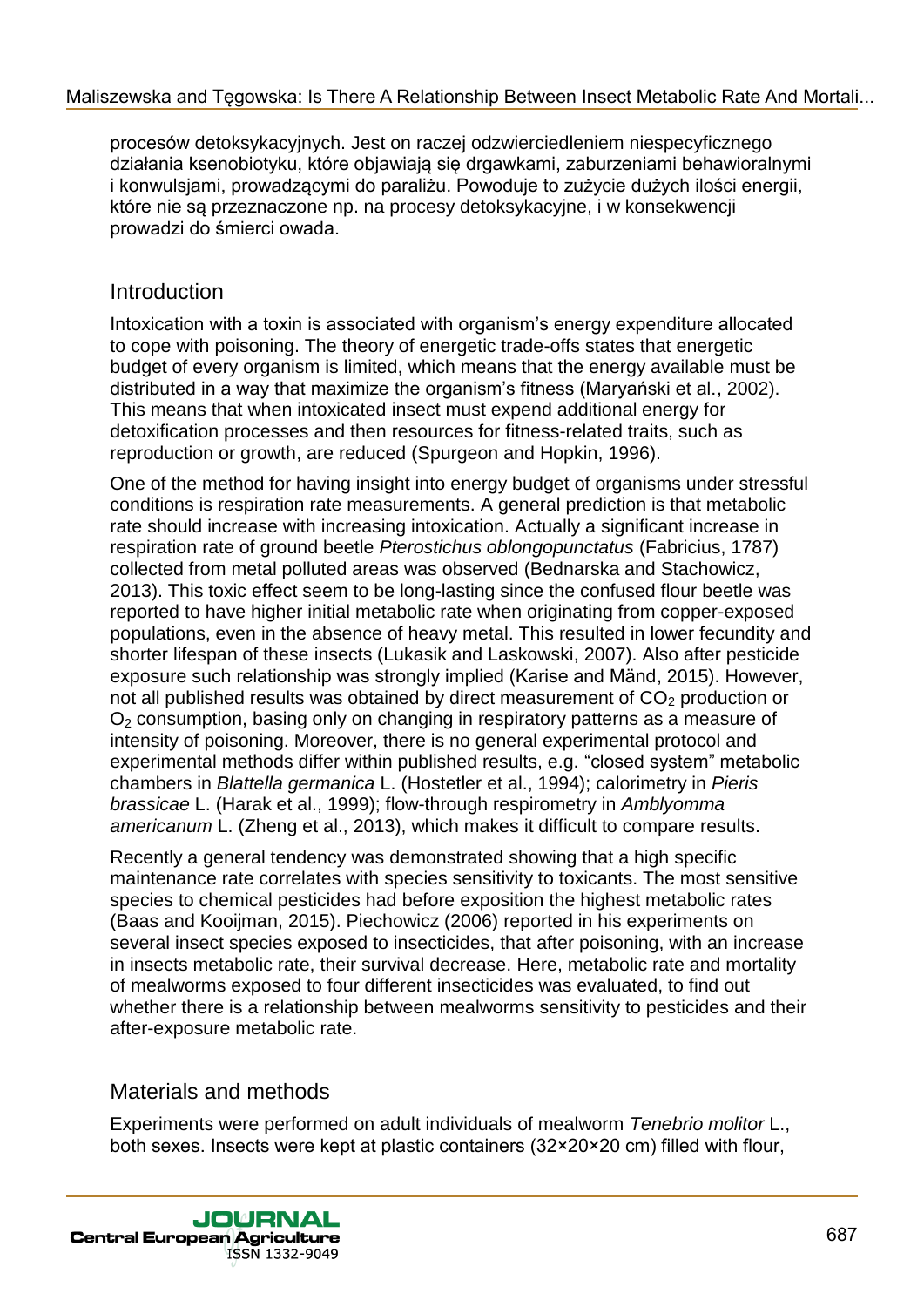oat flakes and cottonwool. Containers were kept in 25 °C and 12:12 L:D. Insect were fed with slices of apple.

Four different commercially available preparations were used in this study:

- Bulldock 025 EC (Makteshim Agan Industries Ltd, Israel) with ß-cyfluthrin (2.75%) as an active substance. Dose used for mealworms in this study was  $0.0004 \mu g \cdot$  insect<sup>1</sup>.
- Steward 30 WG (Du Pont de Nemours, USA) with indoxacarb (30%) as an active substance. Dose used for mealworms in this study was 1  $\mu$ g · insect<sup>-1</sup>.
- Mospilan 20 SP (Nisso Chemical Europe, Germany) with acetamiprid (20%) as an active substance (dose used:  $0.25 \mu g \cdot$  mealworm<sup>-1</sup>).
- Actellic 500 EC (Syngenta Crop Protection, Switzerland) with pirimiphosmethyl (49.02%) as an active substance (dose used:  $0.0008 \mu g \cdot$  mealworm<sup>-1</sup>)

These insecticides are represents of pyrethroids (Bulldock 025 EC), oxadiazines (Steward 30 WG), neonicotinoids (Mospilan 20 SP) and organophosphates (Actellic 500 EC) with different modes of toxic action in insects. All doses used were estimated to be  $LD_{50}$  (or as close as possible to  $LD_{50}$ ) in a preliminary study at 25 °C (standard procedure for testing chemical toxicity).

The mortality of the examined mealworms was monitored for 72 hours. Mealworms were exposed to 10µl of water (control group) or insecticide solutions, which were applied topically on the ventral part of prothorax. After intoxication, mealworms were placed in glass containers, which were kept in 25 °C and 12:12 L:D in laboratory incubator ILW 15 STD (POL-EKO APARATURA). The mealworms had free access to food (apple slices). Each experimental series was repeated six times, with six different individuals (total: 36 insect per each experimental series). The mortality rate was generally monitored for 72 hours, but to ascertain whether insects' paralysis is irreversible, observation was extended to 12 days.

The  $CO<sub>2</sub>$  production of each mealworm was measured using flow-through respirometry. After intoxication with tested substances, mealworms were placed into 2 cm diameter glass – aluminium chambers. Dry,  $CO<sub>2</sub>$ -free air was pumped through the chambers at 150 ml  $\cdot$  min<sup>-1</sup> to a infrared CO<sub>2</sub> analyzer (Qubit Systems Inc., Kingston, Canada). The  $CO<sub>2</sub>$  release of examined mealworms was measured always during poisoning progress phase – that is until two hours from intoxication, as Goñalons and Farina (2015) showed that symptoms of poisoning with pesticides occur already after 15 minutes from exposition. All measurements were carried in 25  $\degree$ C. In each experimental series,  $CO<sub>2</sub>$  production of six mealworms was measured, each mealworm individually. Before measurements, each mealworm was weighted on precise balance (Radwag WTB 200, USA).

Data concerning mealworms mortality was arcsine square root transformed and tested for normality (Kolmogorov-Smirnov test) and homogeneity of variance (Levene's test). To test whether insecticide treatment affected mortality, one-way analysis of variance and post hoc Tukey test was performed. The  $CO<sub>2</sub>$  production of intoxicated mealworms was compared using ANCOVA, with body mass as covariate, and pairwise comparisons with Bonferroni correction for multiple comparisons. The level of significance for all test was 0.05. Analyses were performed in IBM SPSS Statistics 22 software. Data are presented as means±s.e.m.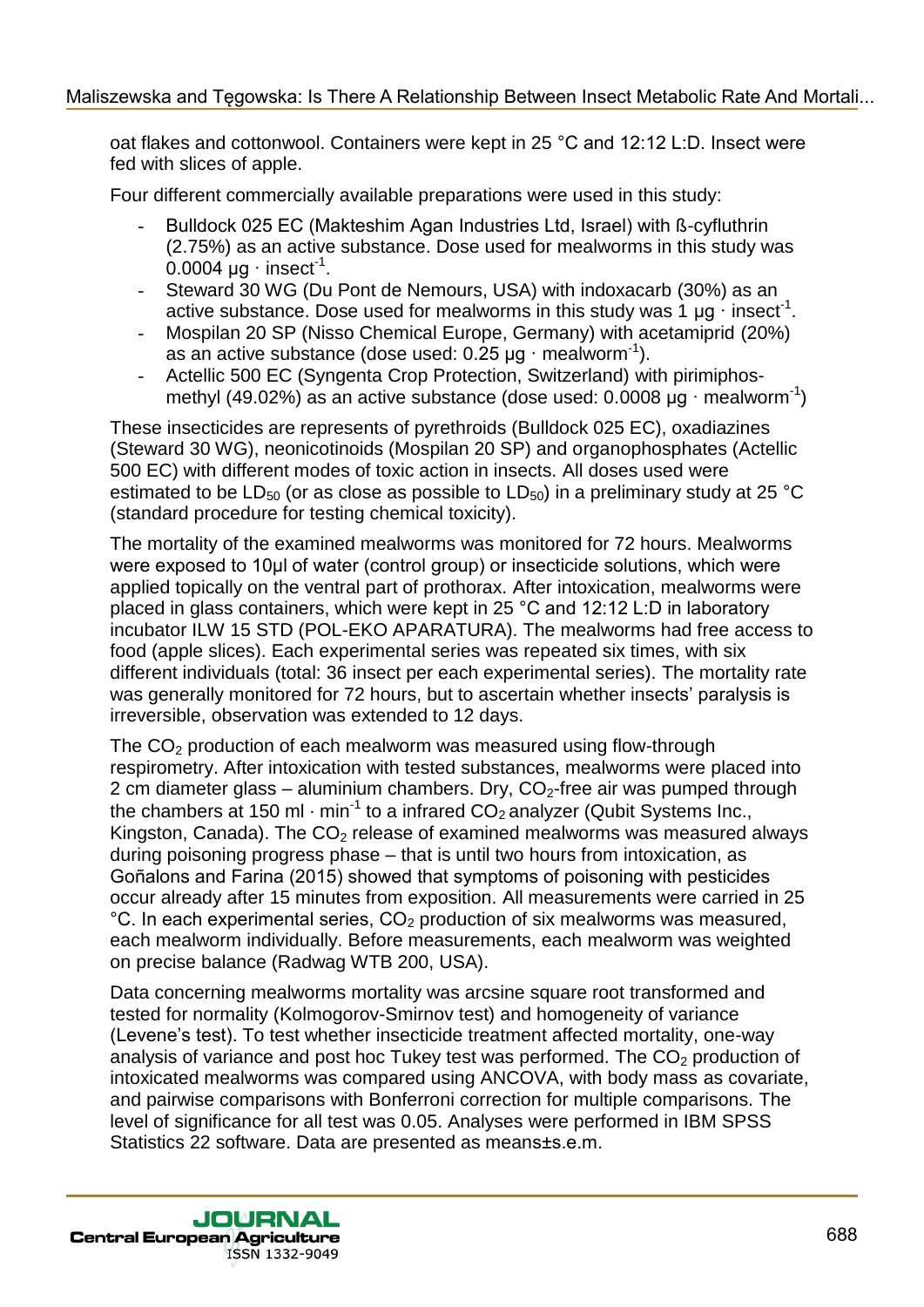## **Results**

Mealworms mortality after intoxication with insecticides is presented in Figure 1. Significant differences form control group was observed after 72 hours from exposition (ANOVA:  $F=13.75$ ; df=4.25; P = 0.0004). The highest mortality was observed after neonicotinoid – 69.4±13.2% and organophosphate treatment – 60.6±3.7%, whereas intoxication with indoxacarb resulted in low overall mortality – 19.4±6.7%.



\* inidicates significant differences from insect not intoxicated (control) (ANOVA; post hoc Tukey: \*\*-  $P < 0.01$ ; \*\*\*-  $P < 0.001$ )

\* wskazuje różnice istotne statystycznie w stosunku do grupy kontrolnej (ANOVA; post hoc test Tukey'a: \*\*-  $P < 0.01$ ; \*\*\*-  $P < 0.001$ )

Figure 1. Mortality (%±standard error of the mean) of mealworms exposed to pyrethroid (P), oxadiazine (I), neonicotinoid (N) and organophosphate (O) after first and three days from intoxication

Rysunek 1. Śmiertelność (%±s.e.m.) mącznika młynarka eksponowanego na insektycydy z grupy pyretroidów (P), oksadiazyn (I), neonikotynoidów (N) i fosforoorganicznych (O), po pierwszej i trzeciej dobie od intoksykacji

Mealworms that were not exposed to insecticides produced 530.8±6.1  $\mu$ l · h<sup>-1</sup>· g<sup>-1</sup> CO2. After insecticide treatment, their metabolic rate significantly increased (ANCOVA: F=5.4; df=1.4;  $P = 0.03$ ). The CO<sub>2</sub> production of insects was 2.4 times higher after pyrethroid exposure (1286.5±26.9  $\mu$ l · h<sup>-1.</sup> g<sup>-1</sup>) and 10.6 (5609.3±219.4  $\mu$ l  $\cdot$  h<sup>-1</sup> g<sup>-1</sup>) times higher after intoxication with neonicotinoid. After oxadiazine and organophosphate treatment, mealworm  $CO<sub>2</sub>$  production was 1.8 and 1.5 times higher, respectively (Table 1a and 1b).

JOURNAL **Central European Agriculture** ISSN 1332-9049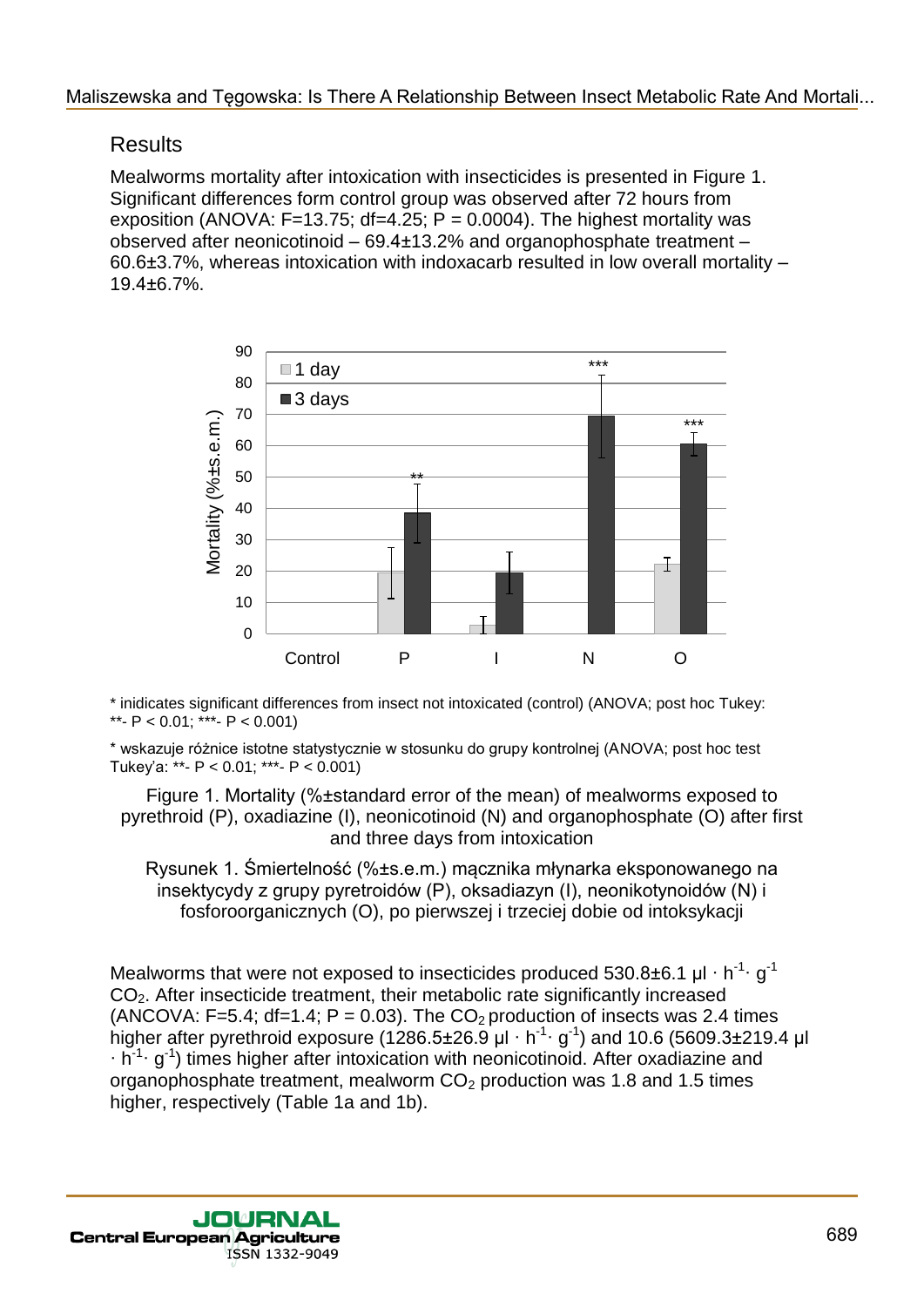Table 1a. Results of ANCOVA for CO<sub>2</sub> production ( $\mu I \cdot h^{-1} \cdot g^{-1}$ ) in mealworms after insecticides treatment, with body mass (g) as covariate

Tabela 1a. Wyniki analizy kowariancji dla produkcji CO<sub>2</sub> przez mączniki eksponowane na insektycydy, z masą ciała jako współzmienną

| Factor             | SS        | d.f. | <b>MS</b> | F-ratio | P-value |
|--------------------|-----------|------|-----------|---------|---------|
| <b>INTERCEPT</b>   | 8914.7    | 1    | 8914.7    | 4.5     | 0.046   |
| <b>BODY MASS</b>   | 10682.2   | 1    | 10682.2   | 5.4     | 0.031   |
| <b>INSECTICIDE</b> | 2579990.3 | 4    | 644997.6  | 322.2   | 0.000   |
| <b>ERROR</b>       | 44044.4   | 22   | 2002.1    |         |         |

C - control, P - pyrethroid, I - oxadiazine, N - neonicotinoid, O – organophosphate

C – kontrola, P- pyretroid, I – oksadiazyna, N – neonikotynoid, O – insektycyd fosforoorganiczny

Table 1b. P-values for pairwise comparisons with Bonferroni correction of  $CO<sub>2</sub>$ production ( $\mu$ I · h<sup>-1</sup> · g<sup>-1</sup>) in mealworms intoxicated with insecticides

Tabela 1b. Wartości P porównań wielokrotnych z poprawką Bonferroniego dla produkcji CO<sup>2</sup> przez mączniki eksponowane na insektycydy

|   | С                        | P     |                | N              | O     |
|---|--------------------------|-------|----------------|----------------|-------|
| C | $\overline{\phantom{a}}$ | 0.006 | 0.137          | 0.000          | 0.965 |
| P | 0.006                    | -     | 1.000          | 0.000          | 0.357 |
|   | 0.137                    | 1.000 | $\blacksquare$ | 0.000          | 1.000 |
| N | 0.000                    | 0.000 | 0.000          | $\blacksquare$ | 0.000 |
| O | 0.965                    | 0.357 | 1.000          | 0.000          | -     |

C - control, P - pyrethroid, I - oxadiazine, N - neonicotinoid, O - organophosphate

C – kontrola, P- pyretroid, I – oksadiazyna, N – neonikotynoid, O – insektycyd fosforoorganiczny

## **Discussion**

The  $CO<sub>2</sub>$  release in insects depends on many factors, both physiological status of an individual (starvation, activity, level of dehydration), as well as external factors (temperature, water availability) (Chown and Nicolson, 2004). One of the factor that may influence patterns of  $CO<sub>2</sub>$  release in insects is exposure to pesticides. The presented results demonstrate that mealworm  $CO<sub>2</sub>$  release is increased after exposure to insecticides. High  $CO<sub>2</sub>$  release in insecticide-treated beetles may stem from disturbances of spiracles normal functioning. The intoxicated insects became

**JOURNAL Central European Agriculture** ISSN 1332-9049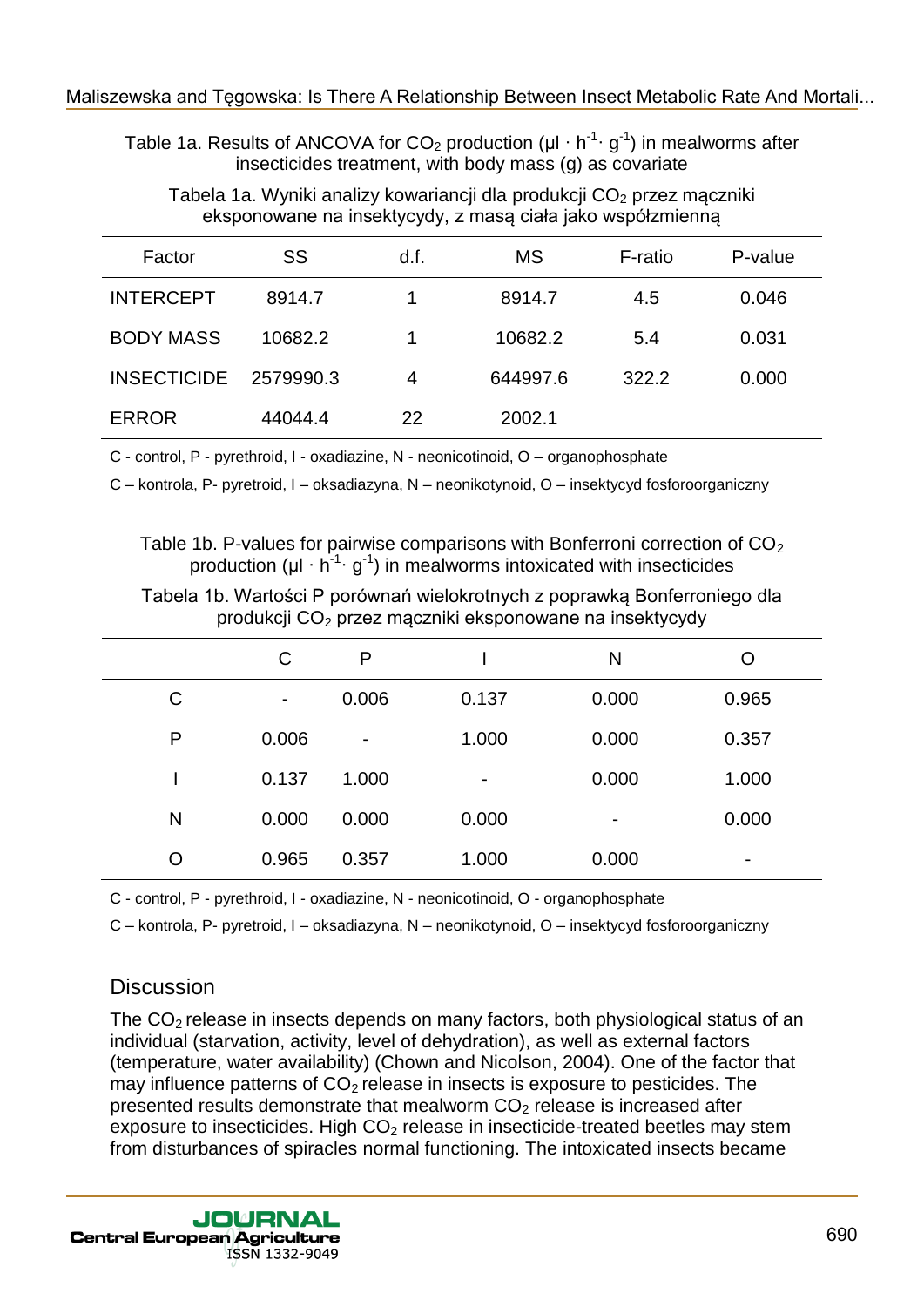paralysed and their spiracles were constantly open, which was observed as the transformation from discontinuous gas exchange cycles to continuous respiration, for example in *Platynus assimilis* (Paykull, 1790) (Kivimägi et al., 2013). However, high  $CO<sub>2</sub>$  release is a result of increased  $CO<sub>2</sub>$  production, which is a consequence of energy expenditure for detoxification processes or intensified activity. It seems that very high CO<sub>2</sub> production after intoxication with pyrethroid and neonicotinoid result from spontaneous contractions of somatic muscles due to hyperactivity of neuromuscular system. Both insecticides induce insects hyperactivity, neonicotinoids through activation of nicotinic acetylcholine receptors, while pyrethroids through increased permeability of the membrane to sodium and its depolarization. Similar results were observed for *Leptinotarsa decemlineata* L. exposed to neem extracts (Jõgar et al., 2006) and *Tenebrio molitor* exposed to deltamethrin (Zafeiridou and Theophilidis, 2006). Moreover, neuromuscular hyperactivity after pesticide exposure occur even when it is not noticeable. Kuusik et al. (2001) reported that nonlethal doses of neem induce irregular and externally invisible contractions of abdominal and thoracic muscles in diapausing adults of Colorado potato beetle. This irregular muscular contractions lasted for one-two days and had a strong ventilating effect on tracheae. In the first stage of poisoning, due to muscular activity, the metabolic rate increased about two times comparing to control individuals (Kuusik et al., 2001).

Insects that do not respire using discontinuous gas exchange after exposure to insecticides, are more susceptible to dessication, and therefore, easier to control (Appel et al., 1997). However, Muljar et al. (2012) claimed that oxidative damage (caused by freely entering oxygen through open spiracles) could be a factor that diminishes bees fitness after pesticide exposure.

The results obtained show that with an increase in metabolic rate of mealworms exposed to insecticides, the increase in their mortality is observed. Although the mealworm mortality was not significantly higher from control group in the first 24 hours of experiment, after 72 hours significant changes were observed. It is assumed that the increase in mealworms  $CO<sub>2</sub>$  release after insecticide exposure is not adequate to the intensity of detoxification processes, but it is rather adequate to the intensity of stressor that acts nonspecifically (behavior disorders, convulsion that lead to paralysis). The hyperactivity observed after neonicotinoid and pyrethroid exposure led to very high  $CO<sub>2</sub>$  production and metabolic rate increase in mealworms. A large amount of energy was used when mealworms were intoxicated, which could not be allocated for detoxification processes, and in consequence led to mortality of intoxicated mealworms.

Mealworms were slightly susceptible to indoxacarb. It is blocker of sodium-dependent action potentials (Lapied et al., 2001), bioactivated through metabolism to decarbomethoxyllated derivative (Wing et al., 1998). A high dose of Steward 30 WG (1  $\mu$ g · mealworm<sup>-1</sup>) resulted in only 20 percent mortality after three days. This dose is higher than reported LD<sub>50</sub> for Colorado potato beetle (50 ng· insect<sup>-1</sup>) or housefly  $(150$  ng insect<sup>1</sup>) (Wing et al., 2000). Bioactivation of indoxacarb occur at high rates in the target organisms (Lepidoptera species), while nontarget organisms break down indoxacarb via metabolites other than decarbomethoxyllated derivative (Wing et al., 1998). However, indoxacard intoxicated mealworms in presented experiments became paralysed after 24 hours from intoxication. The 50 percent mortality was observed after eight days, while after eleven days all exposed mealworms were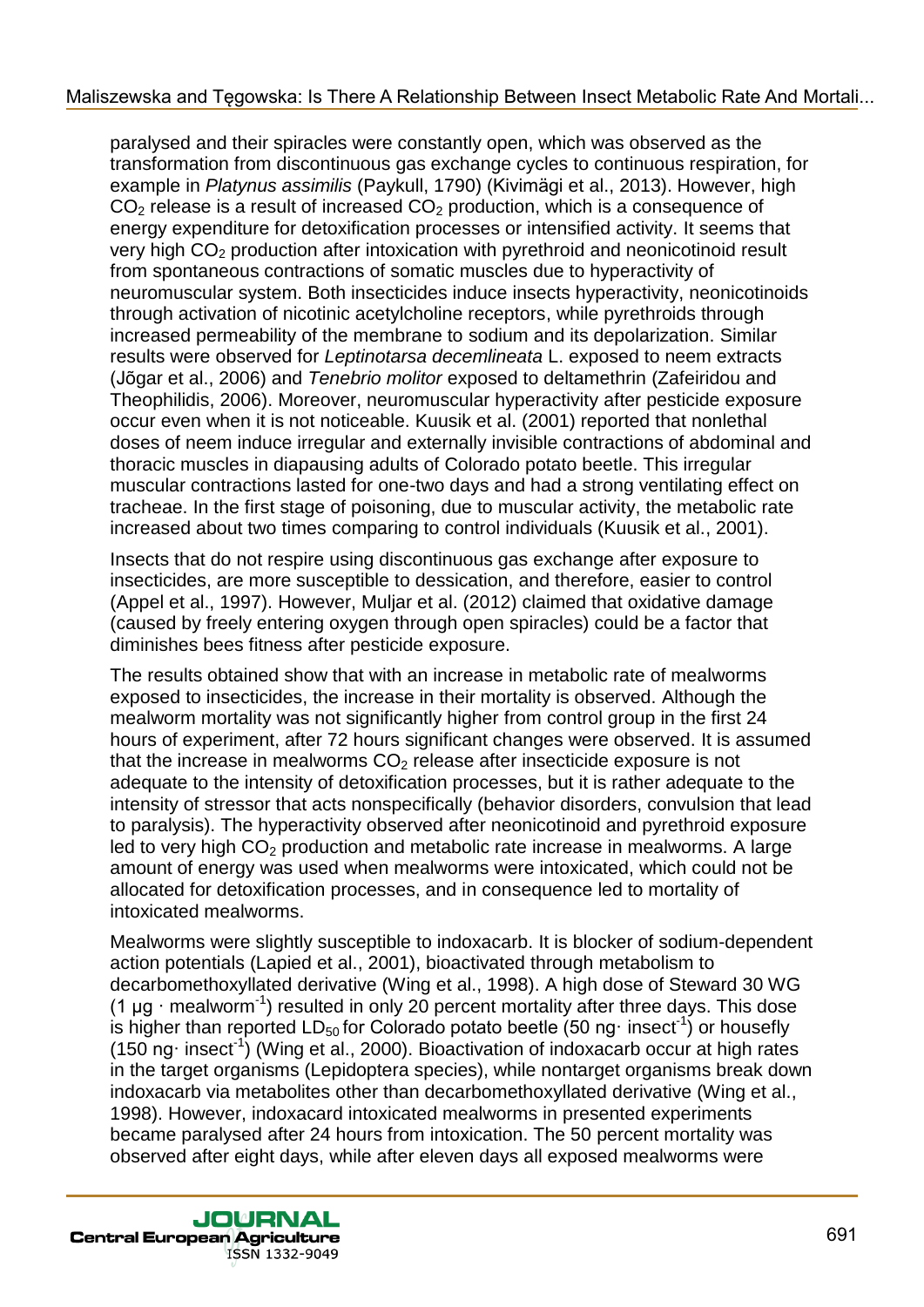found dead. This corresponds with slower conversion rate of indoxacarb in nontarget insect, such as mealworm.

## **Conclusions**

The results obtained suggest a relationship between mortality of mealworms exposed to insecticides and their metabolic rate. This imply that high  $CO<sub>2</sub>$  release is not adequate to the intensity of detoxification processes. In such case intensive detoxification processes should lead to recovery from the poisoning. However, the mortality of intoxicated insects was observed, and it was the highest in mealworms that showed the highest metabolic rate after intoxication.

## Acknowledgements

This work was supported by statutory funds of Faculty of Biology and Environment Protection Nicolaus Copernicus University [no. 182/2016/1146].

## References

- Appel, A. G., Vogt, J. T., Shelton, T. G. (1997) Respiration patterns play key role in pest biology. Highlights of Agricultural Research, 44 (4), 20-21.
- Baas, J., Kooijman, S. A. L. M. (2015) Sensitivity of animals to chemical compounds links to metabolic rate. Ecotoxicology, 24 (3), 657-663. DOI: 10.1007/s10646-014-1413-5
- Bednarska, A. J., Stachowicz, I. (2013) Costs of living in metal polluted areas: respiration rate of the ground beetle *Pterostichus oblongopunctatus* from two gradients of metal pollution. Ecotoxicology, 22 (1), 118-124. DOI: 10.1007/s10646-012-1008-y
- Chown, S. L., Nicholson, S. W. (2004) Insect physiological ecology. Mechanisms and patterns. New York: Oxford University Press.
- Goñalons, C. M., Farina, W. M. (2015) Effects of sublethal doses of imidacloprid on young adult honeybee behaviour. PLOS One, 10 (10), e0140814. DOI: 10.1371/journal.pone.0140814
- Harak, M., Lamprecht, I., Kuusik, A., Hiiesaar, K., Metspalu, L., Tartes, U. (1999) Calorimetric investigations of insect metabolism and development under the influence of a toxic plant extract. Thermochimica Acta, 333 (1), 39-48.DOI: 10.1016/S0040-6031(99)00093-3
- Hostetler, M. E., Anderson, J. F., Lanciani, C. A. (1994) Pesticide resistance and metabolic rate in German cockroaches (Dictyoptera: Blattellidae). Florida Entomologist, 77 (2), 288-290.
- Jõgar, K., Kuusik, A., Metspalu, L., Hiiesaar, K., Luik, A., Grishakova, M. (2006) Results of treatment with natural insecticidal substances on the development and physiological state of insects. Agronomy Research, 4, 203-210.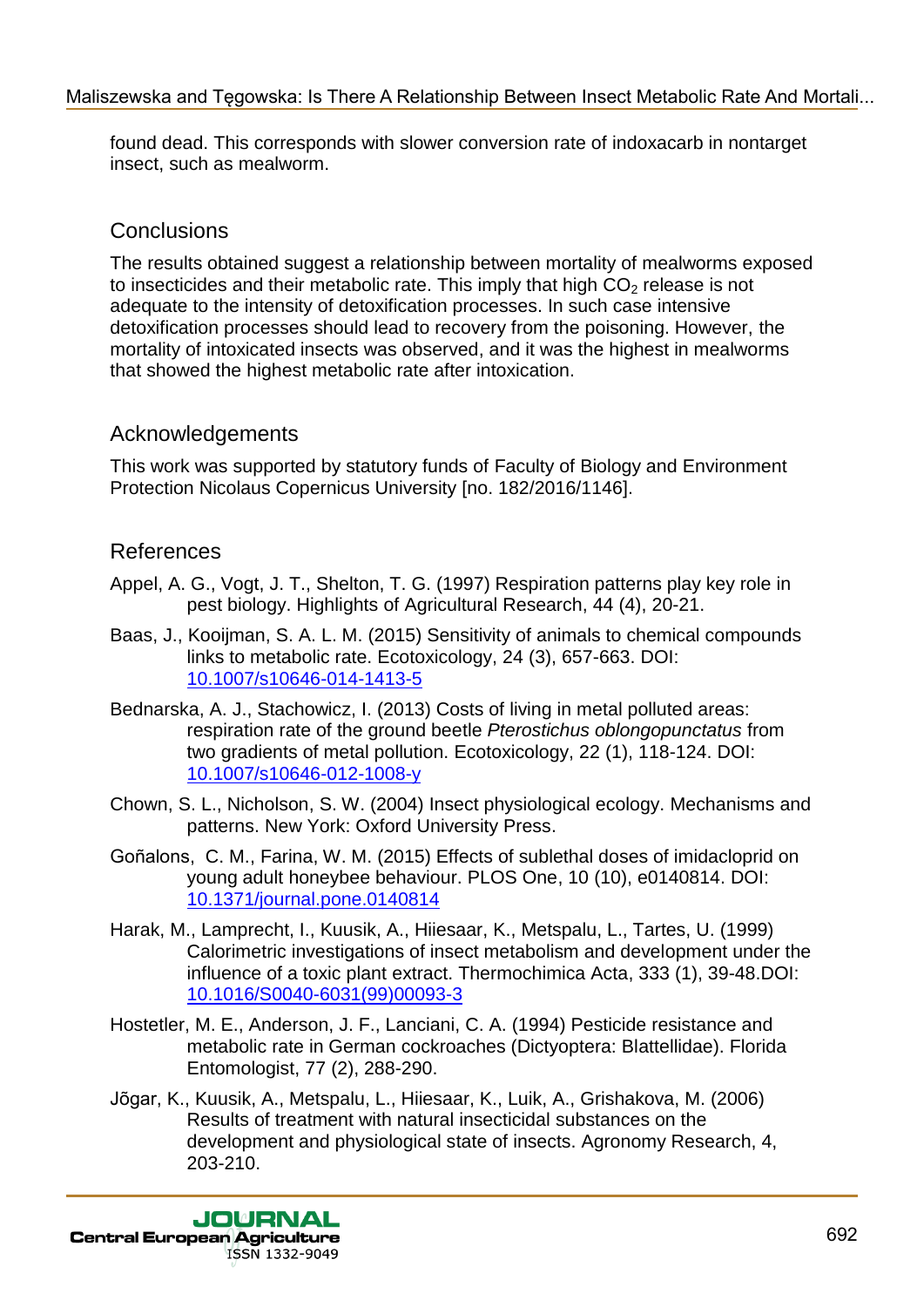- Karise, R., Mänd, M. (2015) Recent insight into sublethal effects of pesticides on insect respiratory physiology. Open Acess Insect Physiology, 5, 31-39. DOI: https://dx.doi.org/10.2147/OAIP.S68870
- Kivimägi, I, Kuusik, A., Ploomi, A., Metspalu, L., Jõgar, K., Williams, I., Sibul, I., Hiiesaar, K., Luik, A., Mänd, M. (2013) Gas exchange patterns in *Platynus assimilis* (Coleoptera: Carabidae): Respiratory failure induced by a pyrethroid. European Journal of Entomology, 110 (1), 47-54. DOI: 10.14411/eje.2013.006
- Kuusik, A., Metspalu, L., Hiiesar, K., Hermann, P. (2001) Neuromuscular and respiratory response of Colorado potato beetle *Leptinotarsa decemlineata* (Say) adults on the treatments with neem preparation. In: Metspalu, L., Mitt, S., Proceedings of the international workshop: Practice oriented results on the use of plant extracts and pheromones in pest control, Tartu, Estonia, 24-25 January 2001, Tartu, Estonia: Institute of Plant Protection, Estonian Agricultural University.
- Lapied, B., Grolleau, F., Sattelle, D. B. (2001) Indoxacarb, an oxadiazine insecticide, blocks insect neuronal sodium channels. British Journal of Pharmacology, 132 (2), 587-595. DOI: 10.1038/sj.bjp.0703853
- Lukasik, P., Laskowski, J. (2007) Increased respiration rate as a result of adaptation to copper in confused flour beetle, *Tribolium confusum* Jacquelin du Val. Bulletin of Environmental Contamination and Toxicology, 79 (3), 311-314. DOI: 10.1007/s00128-007-9227-2
- Maryański, M., Kramarz, P., Laskowski, R., Niklińska, M. (2002) Decreased energetic reserves, morphological changes and accumulation of metals in carabid beetles (*Poecilus cupreus* L.) exposed to zinc- or cadmium-contaminated food. Ecotoxicology, 11 (2), 127-139. DOI: 10.1023/A:1014425113481
- Muljar, R., Karise, R., Viik, E., Kuusik, A., Wiliams, I., Metspalu, L., Hiiesar, K., Must, A., Luik, A., Mänd, M. (2012) Effects of Fastac 50 EC on bumble bee Bombus terrestris L. respiration: DGE disappearance does not lead to increasing water loss. Journal of Insect Physiology, 58 (11), 1469-1476. DOI: 10.1016/j.jinsphys.2012.08.014
- Piechowicz, B. (2006) Wpływ insektycydów modyfikujących funkcjonowanie kanałów sodowych na owady o odmiennej genezie potencjału czynnościowego. Ph.D. dissertation. Nicolaus Copernicus University, Toruń.
- Spurgeon, D. J., Hopkin, S. P. (1996) Effects of metal-contaminated soils on the growth, sexual development, and early cocoon production of the earthworm *Eisenia fetida*, with particular reference to zinc. Ecotoxicology and Environmental Safety, 35 (1), 86-95. DOI: 10.1006/eesa.1996.0085
- Wing, K. D., Sacher, M., Kagay, Y., Tsurubuchi, Y., Mulderig, L., Connair, M., Schnee, M. (2000) Bioactivation and mode of action of the oxadiazine indoxacarb in insects. Crop Protection, 19 (8-10), 537-545. DOI: 10.1016/S0261-2194(00)00070-3